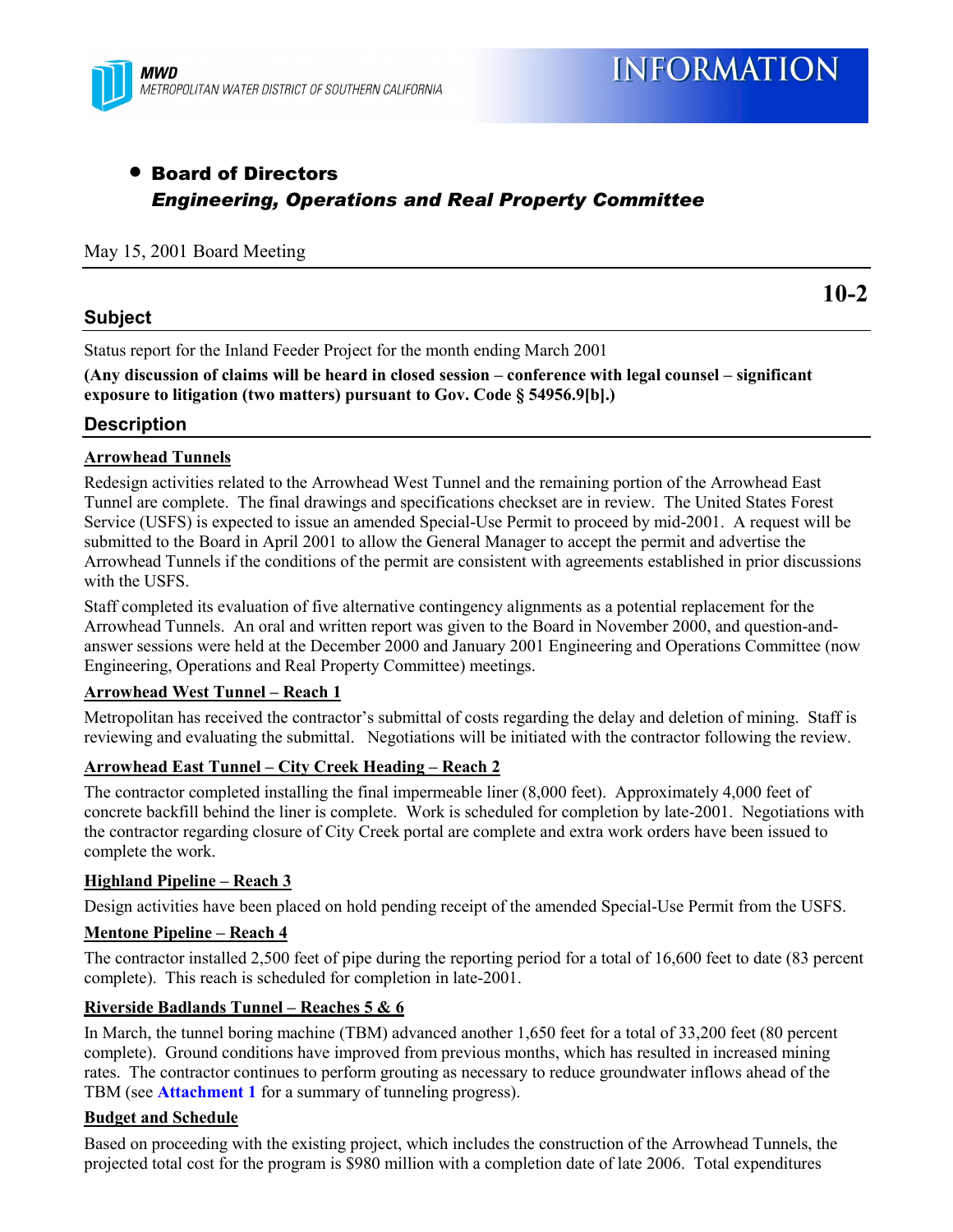through March 2001 are \$517.0 million (see **Attachment 2** for a financial summary/project cash flow and **Attachment 3** for a budget comparison and schedule summary). The project budget remains unchanged at \$1.1865 billion.

#### **Policy**

Board Request.

#### **Fiscal Impact**

Refer to the attachments.

Wolfe 4/23/2001 *Roy L. Wolfe Date*

*Manager, Corporate Resources*

4/23/2001 *General Manager Date*

**Attachment 1 - Riverside Badlands Tunneling Progress** 

**Attachment 2 - Financial Summary/Project Cash Flow** 

**Attachment 3 - Budget Comparison and Schedule Summary/Remaining Budget** 

BLA #750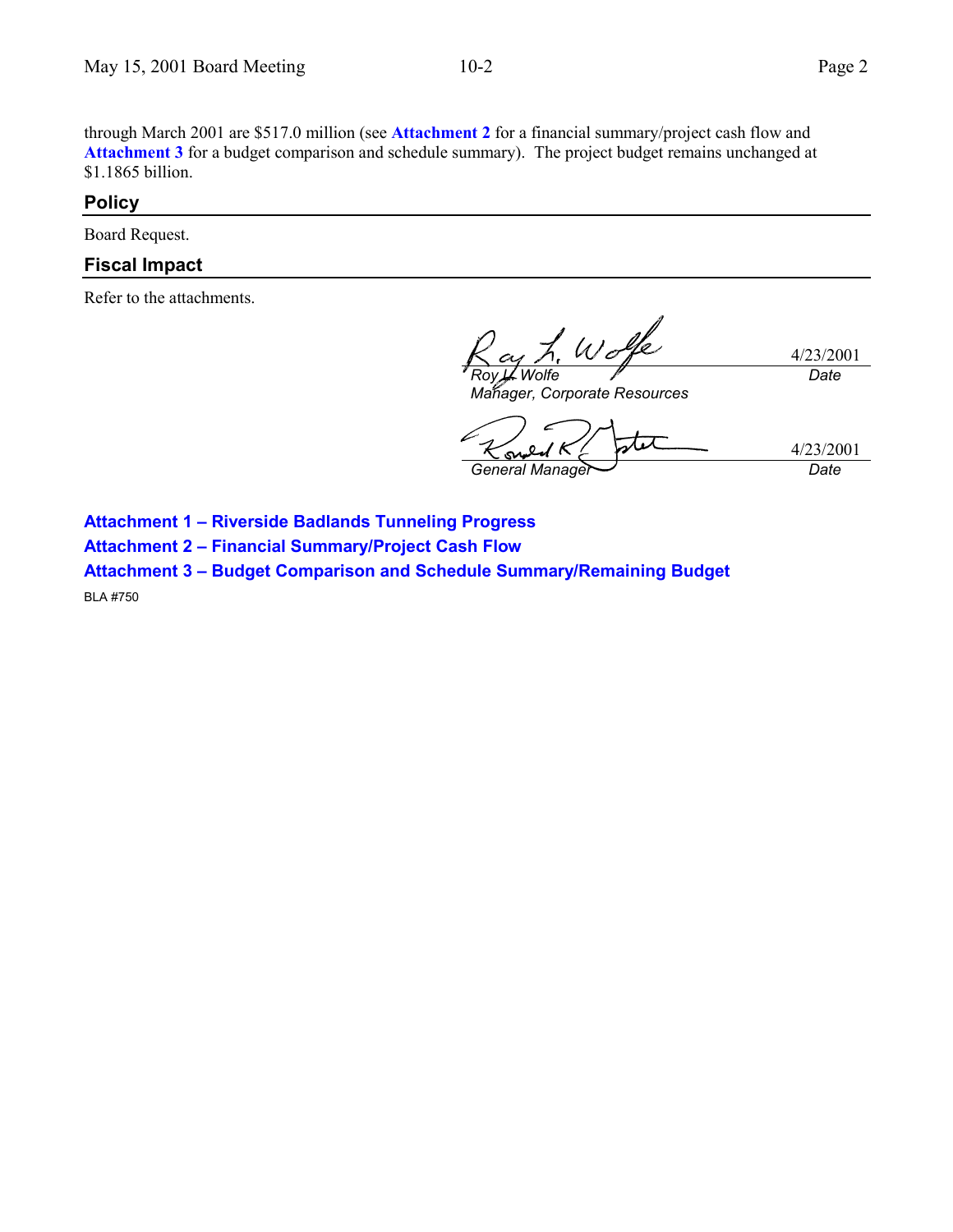

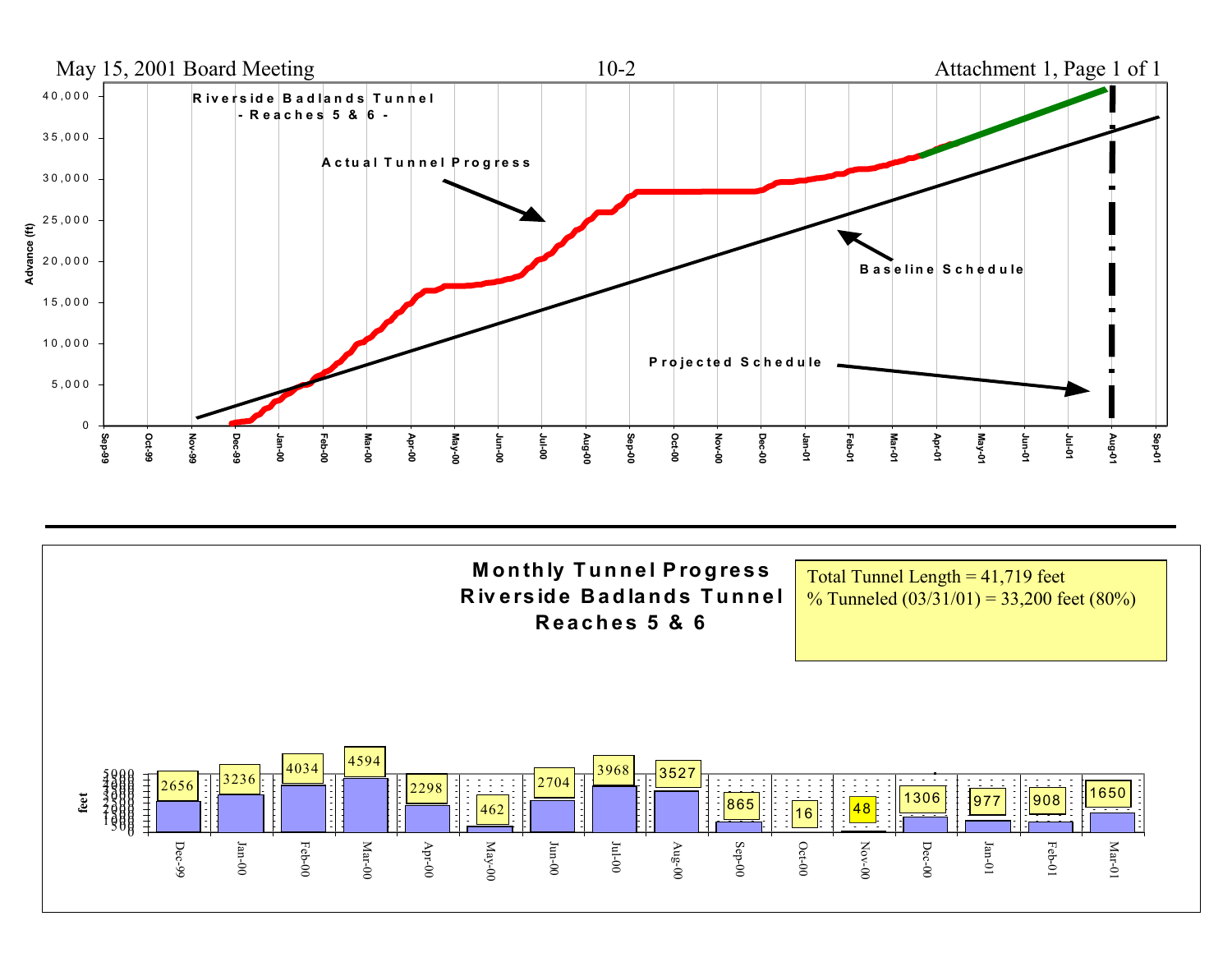

1. Based on knowledge of current field conditions.

# **Project Cash Flow**